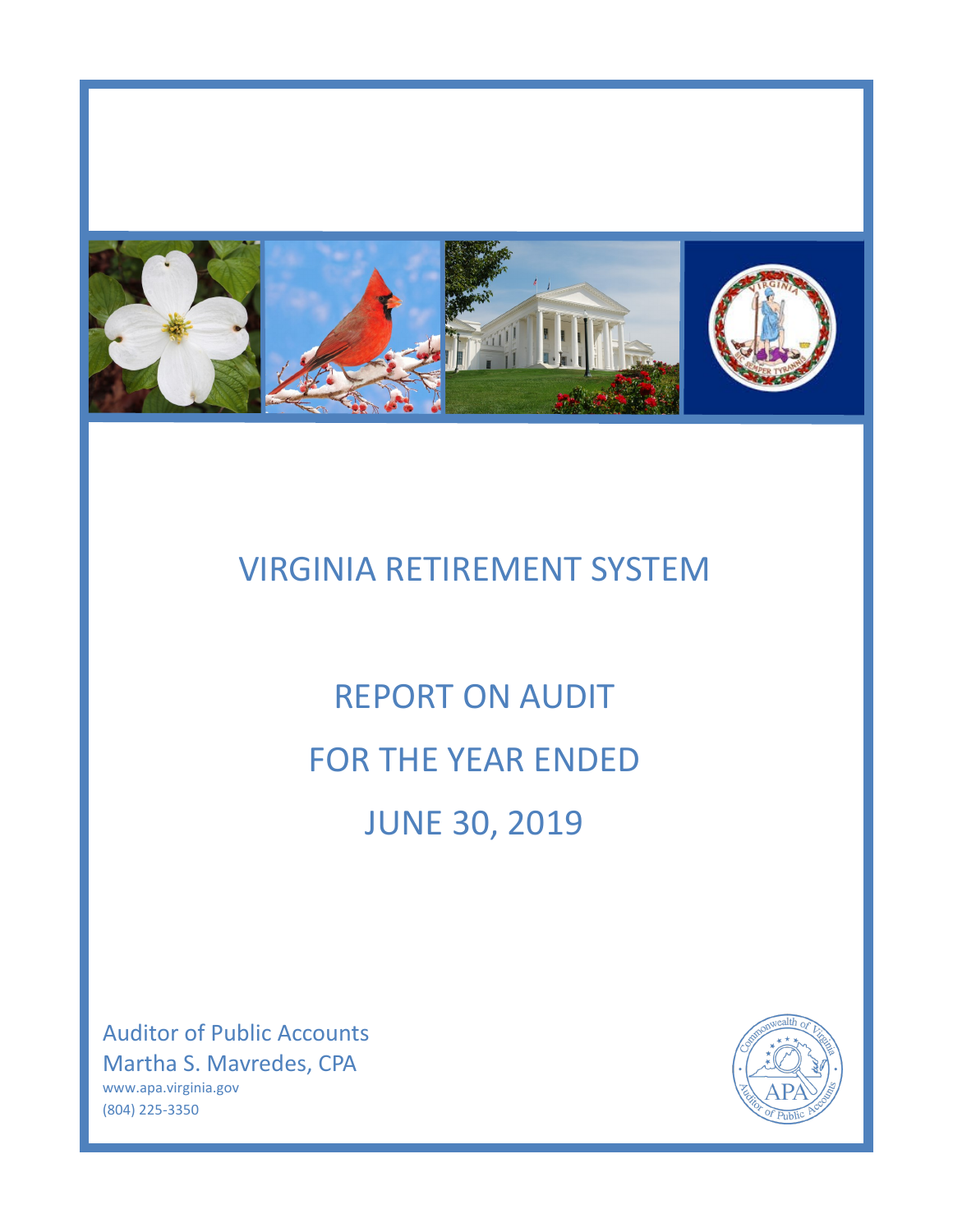### **AUDIT SUMMARY**

Our audit of the Virginia Retirement System (System) for the year ended June 30, 2019, found:

- the financial statements are presented fairly, in all material respects;
- no internal control findings requiring management's attention; and
- no instances of noncompliance or other matters required to be reported under Government Auditing Standards.

We have audited the basic financial statements of the System as of and for the year ended June 30, 2019, and issued our report thereon, dated December 13, 2019. Our report, included in the System's Annual Report, is available at the Auditor of Public Accounts' website at [www.apa.virginia.gov](http://www.apa.virginia.gov/) and at the System's website at [www.varetire.org.](http://www.varetire.org/)

### **RETIREMENT SYSTEM EMPLOYER SCHEDULES**

The Commonwealth and its localities were required to implement Governmental Accounting Standards Board Statements No. 68 and 75 beginning in fiscal years 2015 and 2018, respectively. These standards address accounting and reporting of pension and other post-employment benefit activity by employers. Therefore, in addition to our audit of the System's financial statements, we were also required to audit information prepared by the System for all of the participating employers. In September 2019, the System provided actuarial valuation reports, schedules of the applicable pension and other post-employment benefit amounts, footnote disclosure information, and other financial reporting guidance to the participating state and local government employers for their fiscal year 2019 financial statements. Likewise, our Office published the reports that included our audit opinions over the plan schedules and applicable pension and other post-employment benefit amounts for pension and other post-employment benefit plans administered by the System. All of this information is available on the [Pension and OPEB Standards](http://www.apa.virginia.gov/APA_Reports/pension_standards.aspx) section of our website.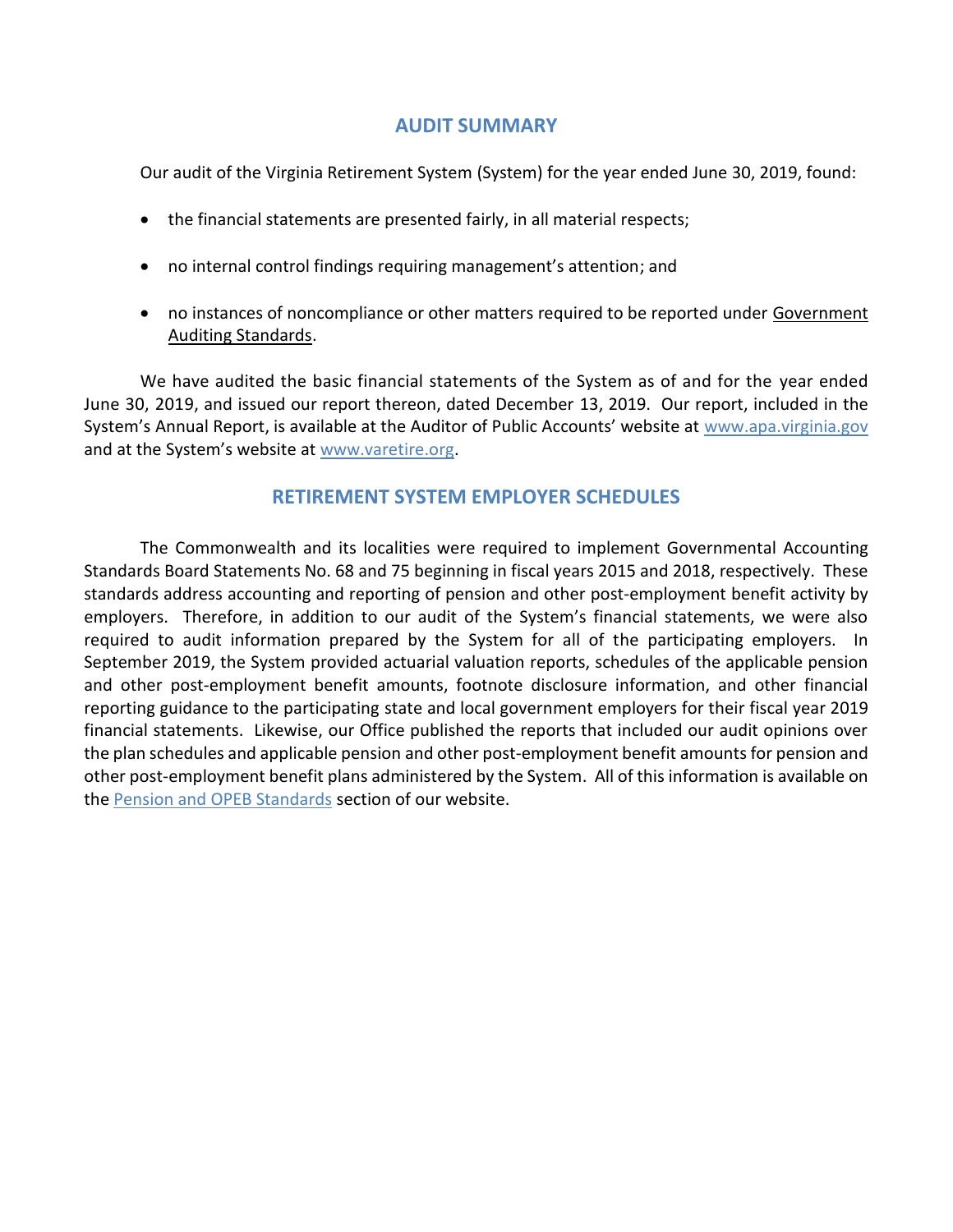

# Commonwealth of Hirginia

**Auditor of Public Accounts** 

Martha S. Mavredes, CPA **Auditor of Public Accounts** 

P.O. Box 1295 Richmond, Virginia 23218

December 13, 2019

The Honorable Ralph S. Northam Governor of Virginia

The Honorable Thomas K. Norment, Jr. Chairman, Joint Legislative Audit and Review Commission

Board of Trustees Virginia Retirement System

## **INDEPENDENT AUDITOR'S REPORT ON INTERNAL CONTROL OVER FINANCIAL REPORTING AND ON COMPLIANCE AND OTHER MATTERS**

We have audited in accordance with the auditing standards generally accepted in the United States of America and the standards applicable to financial audits contained in Government Auditing Standards, issued by the Comptroller General of the United States, the financial statements of the **Virginia Retirement System** (System) as of and for the year ended June 30, 2019, and the related notes to the financial statements, which collectively comprise the System's basic financial statements, and have issued our report thereon dated December 13, 2019.

### **Internal Control Over Financial Reporting**

In planning and performing our audit of the financial statements, we considered the System's internal control over financial reporting to determine the audit procedures that are appropriate in the circumstances for the purpose of expressing our opinion on the financial statements, but not for the purpose of expressing an opinion on the effectiveness of the System's internal control over financial reporting. Accordingly, we do not express an opinion on the effectiveness of the System's internal control over financial reporting.

A deficiency in internal control exists when the design or operation of a control does not allow management or employees, in the normal course of performing their assigned functions, to prevent, or detect and correct misstatements on a timely basis. A material weakness is a deficiency, or a combination of deficiencies, in internal control such that there is a reasonable possibility that a material misstatement of the entity's financial statements will not be prevented, or detected and corrected on a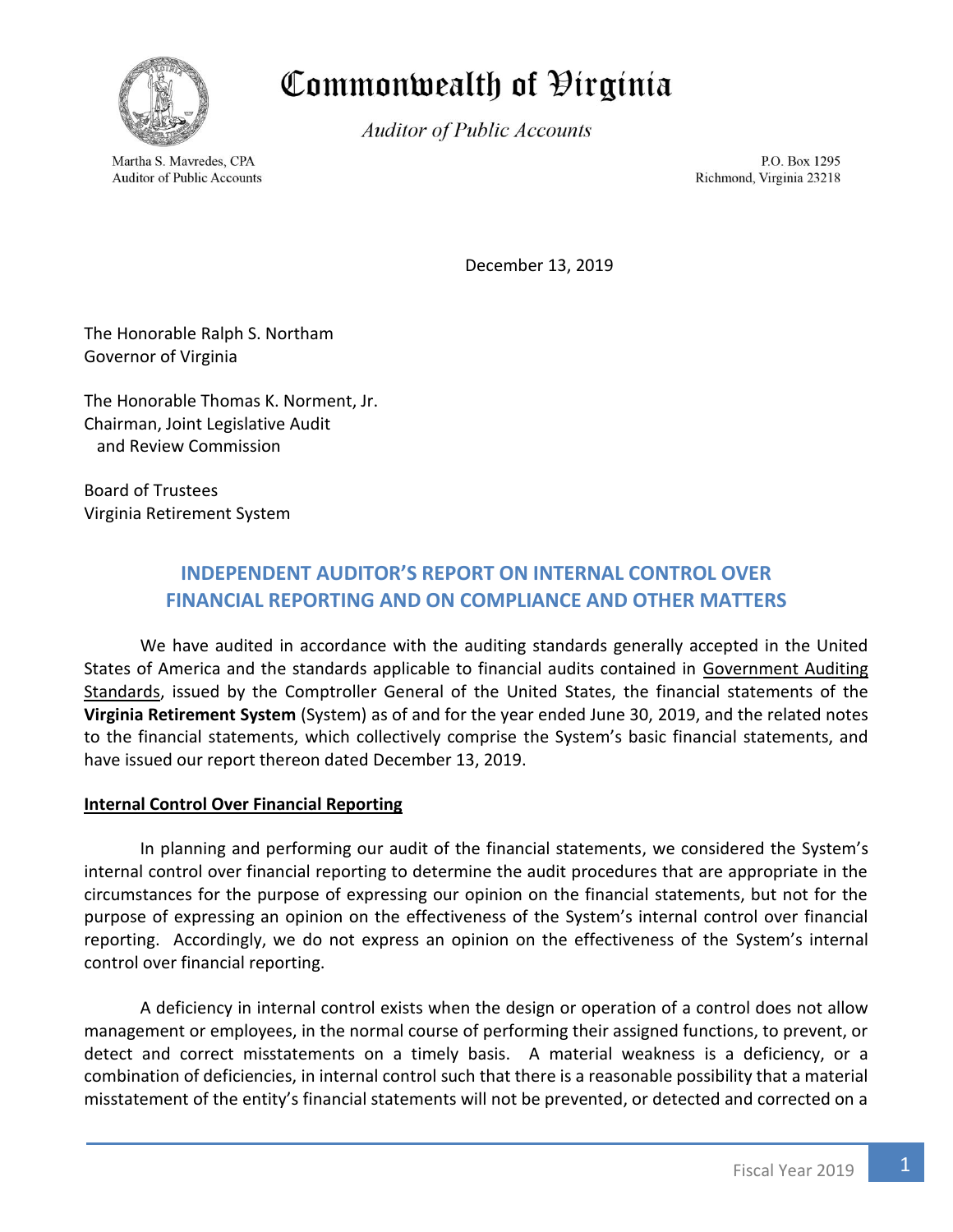timely basis. A significant deficiency is a deficiency, or a combination of deficiencies, in internal control that is less severe than a material weakness, yet important enough to merit attention by those charged with governance.

Our consideration of internal control over financial reporting was for the limited purpose described in the first paragraph of this section and was not designed to identify all deficiencies in internal control over financial reporting that might be material weaknesses or significant deficiencies. Given these limitations, during our audit we did not identify any deficiencies in internal control over financial reporting that we consider to be material weaknesses. However, material weaknesses may exist that have not been identified.

#### **Compliance and Other Matters**

As part of obtaining reasonable assurance about whether the System's financial statements are free of material misstatement, we performed tests of its compliance with certain provisions of laws, regulations, contracts and grant agreements, noncompliance with which could have a direct and material effect on the determination of financial statement amounts. However, providing an opinion on compliance with those provisions was not an objective of our audit and**,** accordingly, we do not express such an opinion. The results of our tests disclosed no instances of noncompliance or other matters that are required to be reported under Government Auditing Standards.

#### **Purpose of this Report**

The purpose of this report is solely to describe the scope of our testing of internal control and compliance and the results of that testing, and not to provide an opinion on the effectiveness of the entity's internal control or on compliance. This report is an integral part of an audit performed in accordance with Government Audit Standards in considering the entity's internal control and compliance. Accordingly, this communication is not suitable for any other purpose. We discussed this report with management at an exit conference held on December 13, 2019.

> Martha S. Mavredes AUDITOR OF PUBLIC ACCOUNTS

ZLB/vks